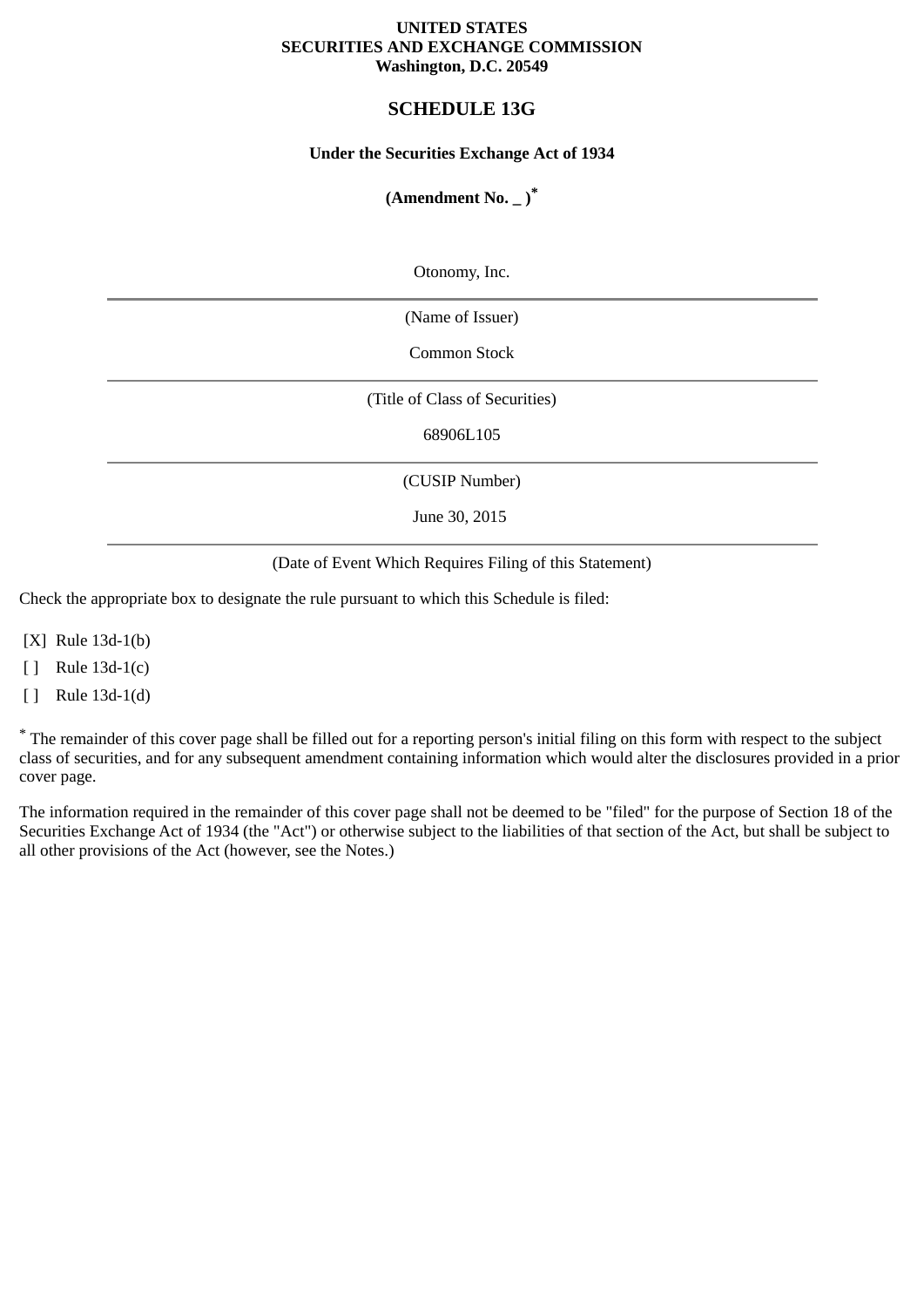| 1.                                                      | <b>NAMES OF REPORTING PERSONS</b>                                |                               |              |  |  |  |
|---------------------------------------------------------|------------------------------------------------------------------|-------------------------------|--------------|--|--|--|
|                                                         | Wellington Management Group LLP                                  |                               |              |  |  |  |
| 2.                                                      | CHECK THE APPROPRIATE BOX IF A MEMBER OF A GROUP                 |                               |              |  |  |  |
|                                                         | $(a)$ [ ]<br>$(b)$ []                                            |                               |              |  |  |  |
| 3.                                                      | <b>SEC USE ONLY</b>                                              |                               |              |  |  |  |
| 4.                                                      | CITIZENSHIP OR PLACE OF ORGANIZATION                             |                               |              |  |  |  |
| <b>NUMBER OF</b>                                        | Massachusetts                                                    |                               |              |  |  |  |
|                                                         |                                                                  | 5. SOLE VOTING POWER          | $\mathbf{0}$ |  |  |  |
| <b>SHARES</b><br><b>BENEFICIALLY</b>                    |                                                                  | <b>6. SHARED VOTING POWER</b> | 3,116,212    |  |  |  |
| <b>OWNED BY EACH</b><br><b>REPORTING</b><br>PERSON WITH |                                                                  | 7. SOLE DISPOSITIVE POWER     | $\mathbf{0}$ |  |  |  |
|                                                         |                                                                  | 8. SHARED DISPOSITIVE POWER   | 3,334,249    |  |  |  |
| 9.                                                      | AGGREGATE AMOUNT BENEFICIALLY OWNED BY EACH REPORTING PERSON     |                               |              |  |  |  |
|                                                         | 3,334,249                                                        |                               |              |  |  |  |
| 10.                                                     | CHECK IF THE AGGREGATE AMOUNT IN ROW (9) EXCLUDES CERTAIN SHARES |                               |              |  |  |  |
|                                                         | $\left[ \ \right]$                                               |                               |              |  |  |  |
| 11.                                                     | PERCENT OF CLASS REPRESENTED BY AMOUNT IN ROW (9)                |                               |              |  |  |  |
|                                                         | 13.82%                                                           |                               |              |  |  |  |
| 12.                                                     | TYPE OF REPORTING PERSON                                         |                               |              |  |  |  |
|                                                         | HC                                                               |                               |              |  |  |  |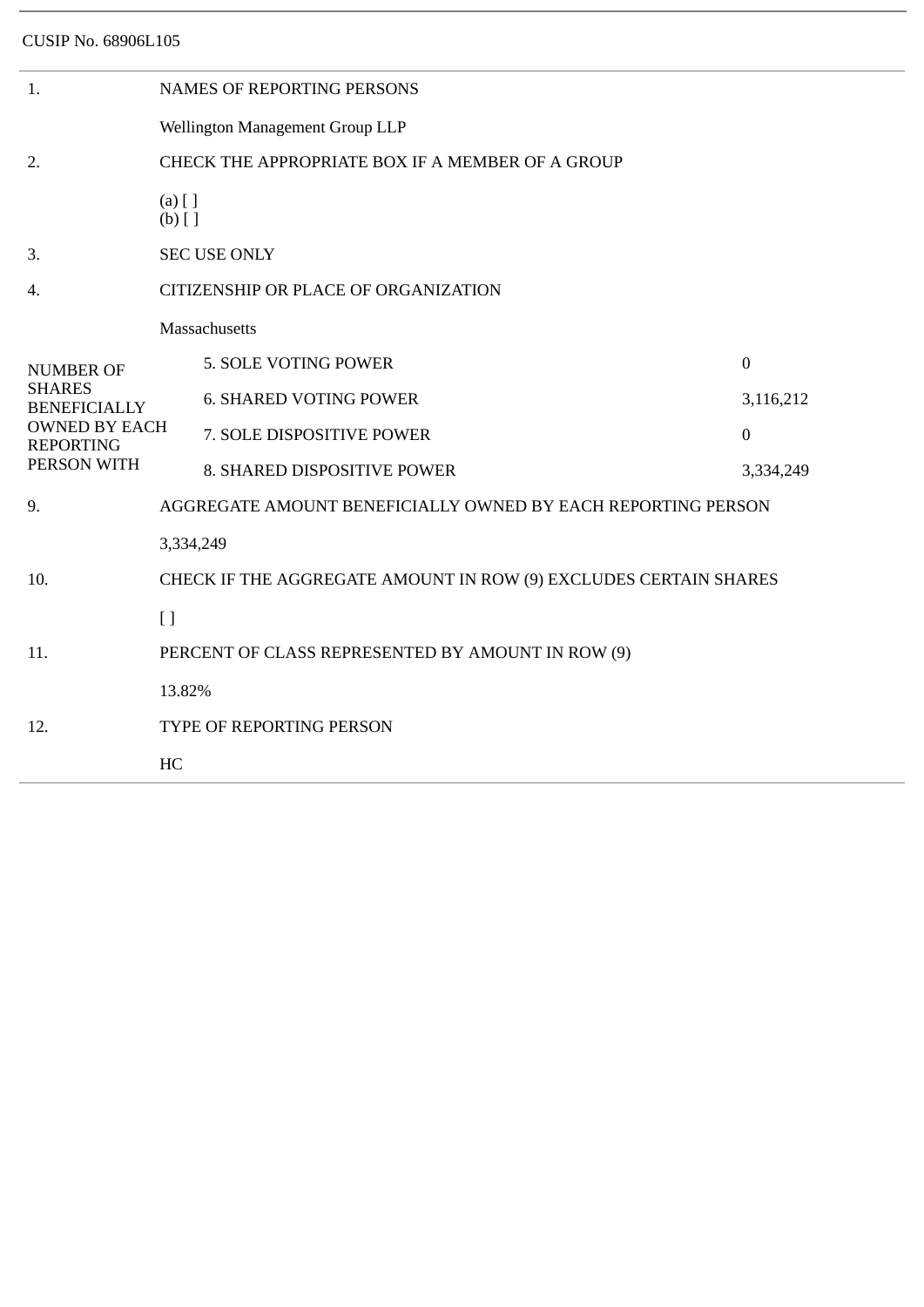| 1.                                                      | <b>NAMES OF REPORTING PERSONS</b>                                |                               |                  |  |  |  |
|---------------------------------------------------------|------------------------------------------------------------------|-------------------------------|------------------|--|--|--|
|                                                         | Wellington Group Holdings LLP                                    |                               |                  |  |  |  |
| 2.                                                      | CHECK THE APPROPRIATE BOX IF A MEMBER OF A GROUP                 |                               |                  |  |  |  |
|                                                         | $(a)$ [ ]<br>$(b)$ []                                            |                               |                  |  |  |  |
| 3.                                                      | <b>SEC USE ONLY</b>                                              |                               |                  |  |  |  |
| 4.                                                      | CITIZENSHIP OR PLACE OF ORGANIZATION                             |                               |                  |  |  |  |
|                                                         | Delaware                                                         |                               |                  |  |  |  |
| <b>NUMBER OF</b>                                        |                                                                  | 5. SOLE VOTING POWER          | $\boldsymbol{0}$ |  |  |  |
| <b>SHARES</b><br><b>BENEFICIALLY</b>                    |                                                                  | <b>6. SHARED VOTING POWER</b> | 3,116,212        |  |  |  |
| <b>OWNED BY EACH</b><br><b>REPORTING</b><br>PERSON WITH |                                                                  | 7. SOLE DISPOSITIVE POWER     | $\boldsymbol{0}$ |  |  |  |
|                                                         |                                                                  | 8. SHARED DISPOSITIVE POWER   | 3,334,249        |  |  |  |
| 9.                                                      | AGGREGATE AMOUNT BENEFICIALLY OWNED BY EACH REPORTING PERSON     |                               |                  |  |  |  |
|                                                         | 3,334,249                                                        |                               |                  |  |  |  |
| 10.                                                     | CHECK IF THE AGGREGATE AMOUNT IN ROW (9) EXCLUDES CERTAIN SHARES |                               |                  |  |  |  |
|                                                         | $[ \ ]$                                                          |                               |                  |  |  |  |
| 11.                                                     | PERCENT OF CLASS REPRESENTED BY AMOUNT IN ROW (9)                |                               |                  |  |  |  |
|                                                         | 13.82%                                                           |                               |                  |  |  |  |
| 12.                                                     | TYPE OF REPORTING PERSON                                         |                               |                  |  |  |  |
|                                                         | HC                                                               |                               |                  |  |  |  |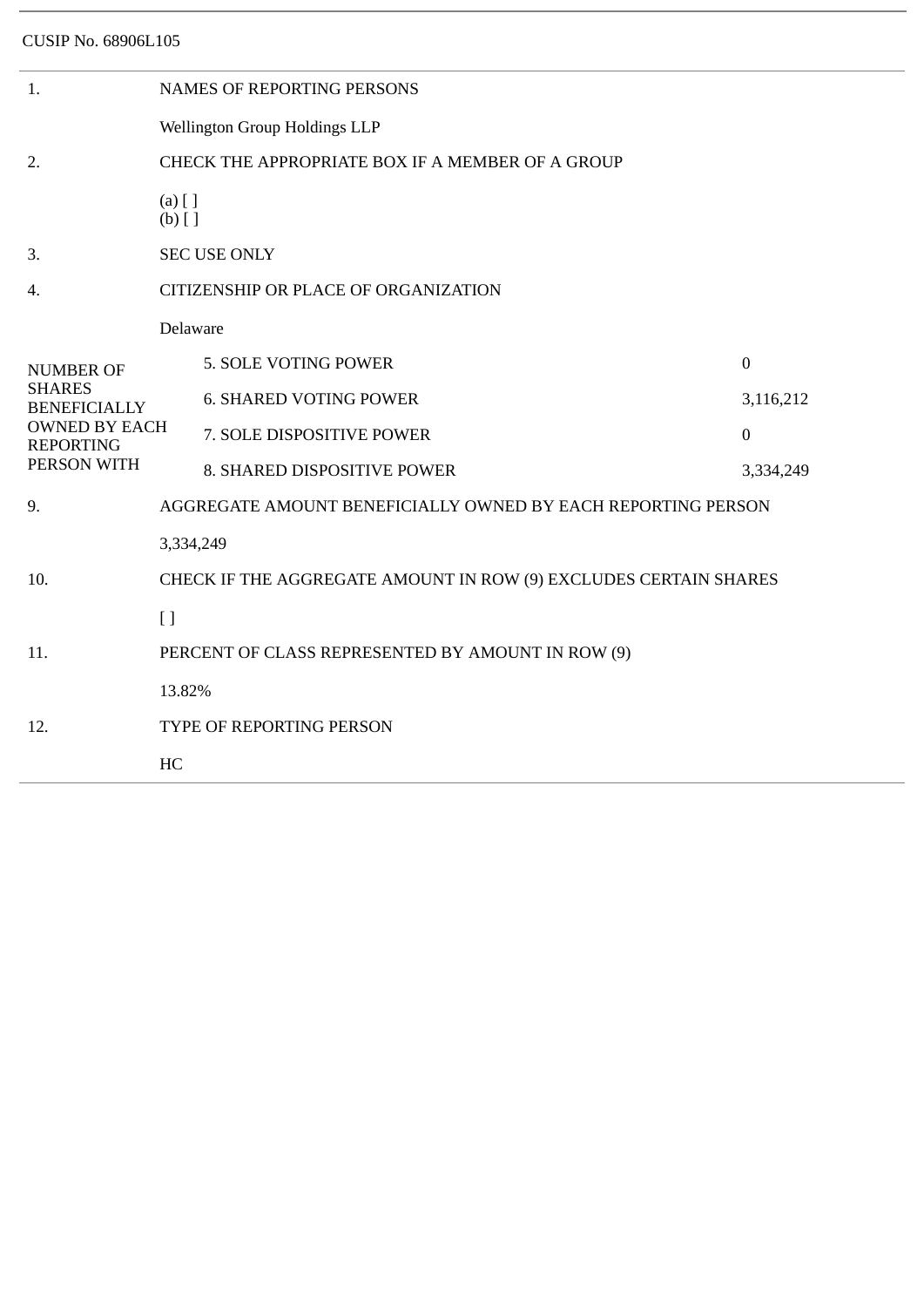| <b>NAMES OF REPORTING PERSONS</b>                                |                               |                                                   |  |  |  |
|------------------------------------------------------------------|-------------------------------|---------------------------------------------------|--|--|--|
| Wellington Investment Advisors Holdings LLP                      |                               |                                                   |  |  |  |
| CHECK THE APPROPRIATE BOX IF A MEMBER OF A GROUP                 |                               |                                                   |  |  |  |
| $(a)$ [ ]<br>$(b)$ []                                            |                               |                                                   |  |  |  |
| <b>SEC USE ONLY</b>                                              |                               |                                                   |  |  |  |
| CITIZENSHIP OR PLACE OF ORGANIZATION                             |                               |                                                   |  |  |  |
| Delaware                                                         |                               |                                                   |  |  |  |
|                                                                  | 5. SOLE VOTING POWER          | $\mathbf{0}$                                      |  |  |  |
|                                                                  | <b>6. SHARED VOTING POWER</b> | 3,116,212                                         |  |  |  |
| <b>OWNED BY EACH</b>                                             | 7. SOLE DISPOSITIVE POWER     | $\overline{0}$                                    |  |  |  |
|                                                                  | 8. SHARED DISPOSITIVE POWER   | 3,334,249                                         |  |  |  |
| AGGREGATE AMOUNT BENEFICIALLY OWNED BY EACH REPORTING PERSON     |                               |                                                   |  |  |  |
| 3,334,249                                                        |                               |                                                   |  |  |  |
| CHECK IF THE AGGREGATE AMOUNT IN ROW (9) EXCLUDES CERTAIN SHARES |                               |                                                   |  |  |  |
| $\left[ \ \right]$                                               |                               |                                                   |  |  |  |
|                                                                  |                               |                                                   |  |  |  |
| 13.82%                                                           |                               |                                                   |  |  |  |
| TYPE OF REPORTING PERSON                                         |                               |                                                   |  |  |  |
| HC                                                               |                               |                                                   |  |  |  |
|                                                                  |                               | PERCENT OF CLASS REPRESENTED BY AMOUNT IN ROW (9) |  |  |  |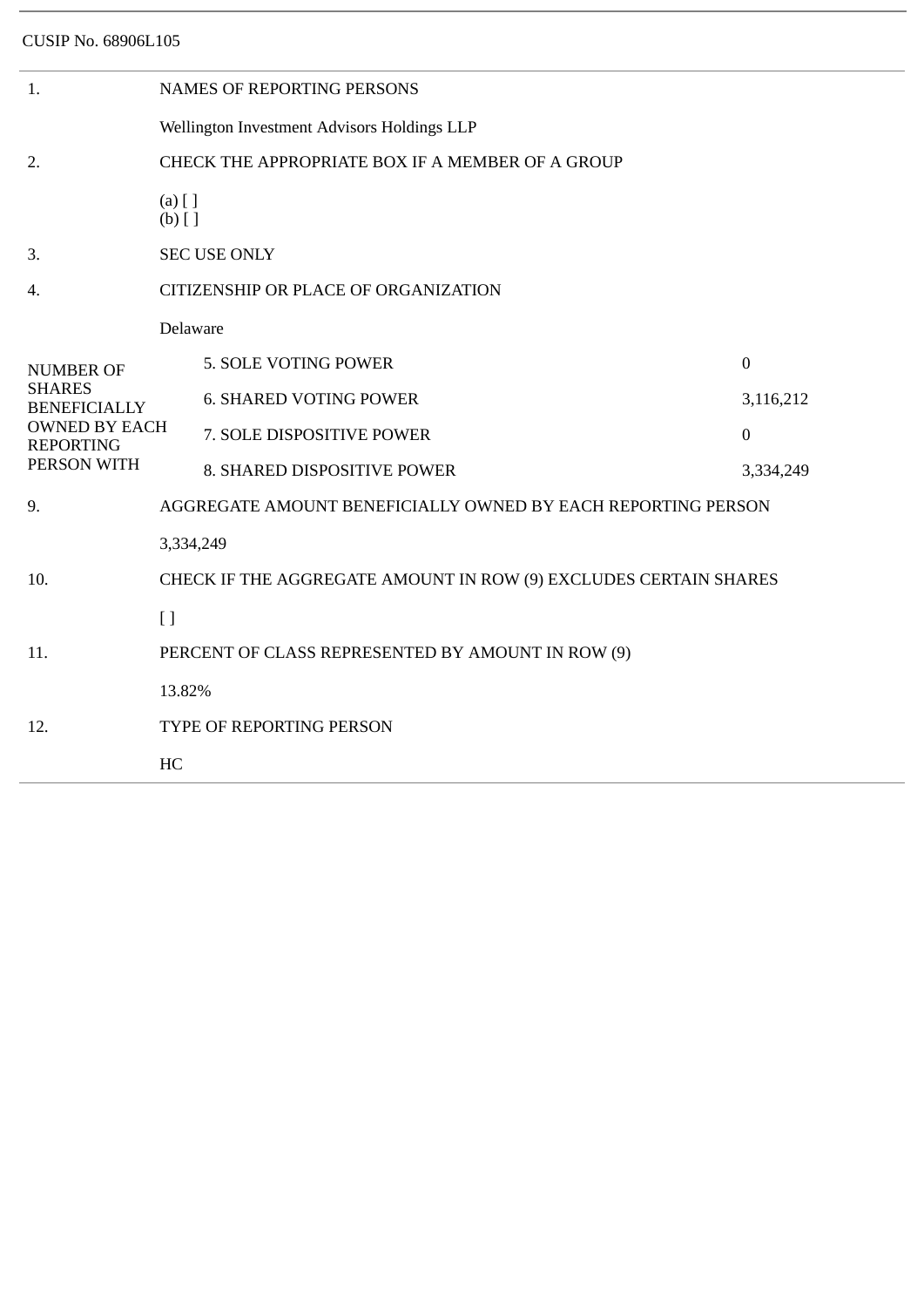| 1.                                       | <b>NAMES OF REPORTING PERSONS</b>                                |                               |                  |  |  |  |
|------------------------------------------|------------------------------------------------------------------|-------------------------------|------------------|--|--|--|
|                                          | Wellington Management Company LLP                                |                               |                  |  |  |  |
| 2.                                       | CHECK THE APPROPRIATE BOX IF A MEMBER OF A GROUP                 |                               |                  |  |  |  |
|                                          | $(a)$ [ ]<br>$(b)$ []                                            |                               |                  |  |  |  |
| 3.                                       | <b>SEC USE ONLY</b>                                              |                               |                  |  |  |  |
| 4.                                       | CITIZENSHIP OR PLACE OF ORGANIZATION                             |                               |                  |  |  |  |
|                                          | Delaware                                                         |                               |                  |  |  |  |
| <b>NUMBER OF</b>                         |                                                                  | 5. SOLE VOTING POWER          | $\boldsymbol{0}$ |  |  |  |
| <b>SHARES</b><br><b>BENEFICIALLY</b>     |                                                                  | <b>6. SHARED VOTING POWER</b> | 3,036,076        |  |  |  |
| <b>OWNED BY EACH</b><br><b>REPORTING</b> |                                                                  | 7. SOLE DISPOSITIVE POWER     | $\mathbf{0}$     |  |  |  |
| PERSON WITH                              |                                                                  | 8. SHARED DISPOSITIVE POWER   | 3,196,321        |  |  |  |
| 9.                                       | AGGREGATE AMOUNT BENEFICIALLY OWNED BY EACH REPORTING PERSON     |                               |                  |  |  |  |
|                                          | 3,196,321                                                        |                               |                  |  |  |  |
| 10.                                      | CHECK IF THE AGGREGATE AMOUNT IN ROW (9) EXCLUDES CERTAIN SHARES |                               |                  |  |  |  |
|                                          | $[ ]$                                                            |                               |                  |  |  |  |
| 11.                                      | PERCENT OF CLASS REPRESENTED BY AMOUNT IN ROW (9)                |                               |                  |  |  |  |
|                                          | 13.24%                                                           |                               |                  |  |  |  |
| 12.                                      | TYPE OF REPORTING PERSON                                         |                               |                  |  |  |  |
|                                          | IA                                                               |                               |                  |  |  |  |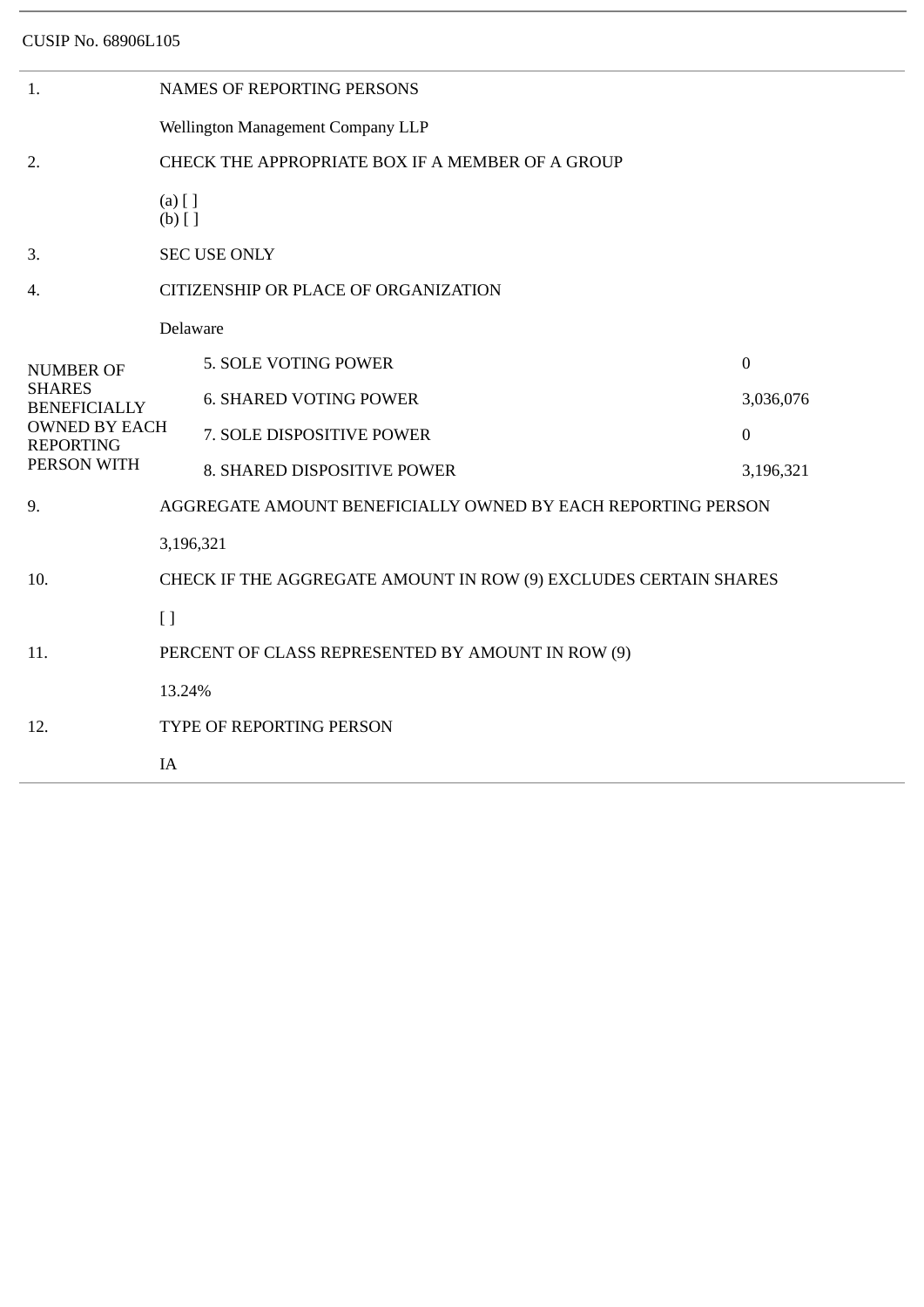### **Item 1.**

**(a) Name of Issuer** Otonomy, Inc.

### **(b) Address of Issuer's Principal Executive Offices** 6275 Nancy Ridge Drive Suite 100 San Diego, CA 92121

### **Item 2.**

## **(a) Name of Person Filing**

Wellington Management Group LLP Wellington Group Holdings LLP Wellington Investment Advisors Holdings LLP Wellington Management Company LLP

### **(b) Address of Principal Business Office or, if None, Residence** c/o Wellington Management Company LLP 280 Congress Street Boston, MA 02210

# **(c) Citizenship** Wellington Management Group LLP - Massachusetts Wellington Group Holdings LLP - Delaware

Wellington Investment Advisors Holdings LLP - Delaware Wellington Management Company LLP - Delaware

- **(d) Title of Class of Securities** Common Stock
- **(e) CUSIP Number** 68906L105

# **Item 3. If This Statement is Filed Pursuant to Rule 13d-1(b), or 13d-2(b) or (c), Check Whether the Person Filing is a:**

- (a) [ ] Broker or dealer registered under Section 15 of the Act (15 U.S.C. 78o).
- (b)  $\begin{bmatrix} \end{bmatrix}$  Bank as defined in Section 3(a)(6) of the Act (15 U.S.C. 78c).
- (c)  $\lceil \cdot \rceil$  Insurance Company as defined in Section 3(a)(19) of the Act (15 U.S.C. 78c).
- (d) [ ] Investment Company registered under Section 8 of the Investment Company Act of 1940 (15 U.S.C. 80a-8).
- (e) [X] An investment adviser in accordance with Rule 240.13d-1(b)(1)(ii)(E);  $*$
- (f)  $\begin{bmatrix} 1 \\ 4 \end{bmatrix}$  An employee benefit plan or endowment fund in accordance with Rule 240.13d-1(b)(1)(ii)(F);
- (g) [X] A parent holding company or control person in accordance with Rule 240.13d-1(b)(1)(ii)(G);
- (h) [ ] A savings association as defined in Section 3(b) of the Federal Deposit Insurance Act (12 U.S.C. 1813);
- (i)  $\lceil \rceil$  A church plan that is excluded from the definition of an investment company under Section 3(c)(14) of the Investment Company Act of 1940 (15 U.S.C. 80a-3);
- (j)  $[]$  Group, in accordance with Rule 240.13d-1(b)(1)(ii)(J).

If this statement is filed pursuant to Rule 13d-1(c), check this box  $\lceil \cdot \rceil$ 

Wellington Management Group LLP - HC Wellington Group Holdings LLP - HC Wellington Investment Advisors Holdings LLP - HC Wellington Management Company LLP - IA

## **Item 4. Ownership.**

Provide the following information regarding the aggregate number and percentage of the class of securities of the issuer identified in Item 1.

(a) Amount Beneficially Owned:

See the responses to Item 9 on the attached cover pages.

(b) Percent of Class: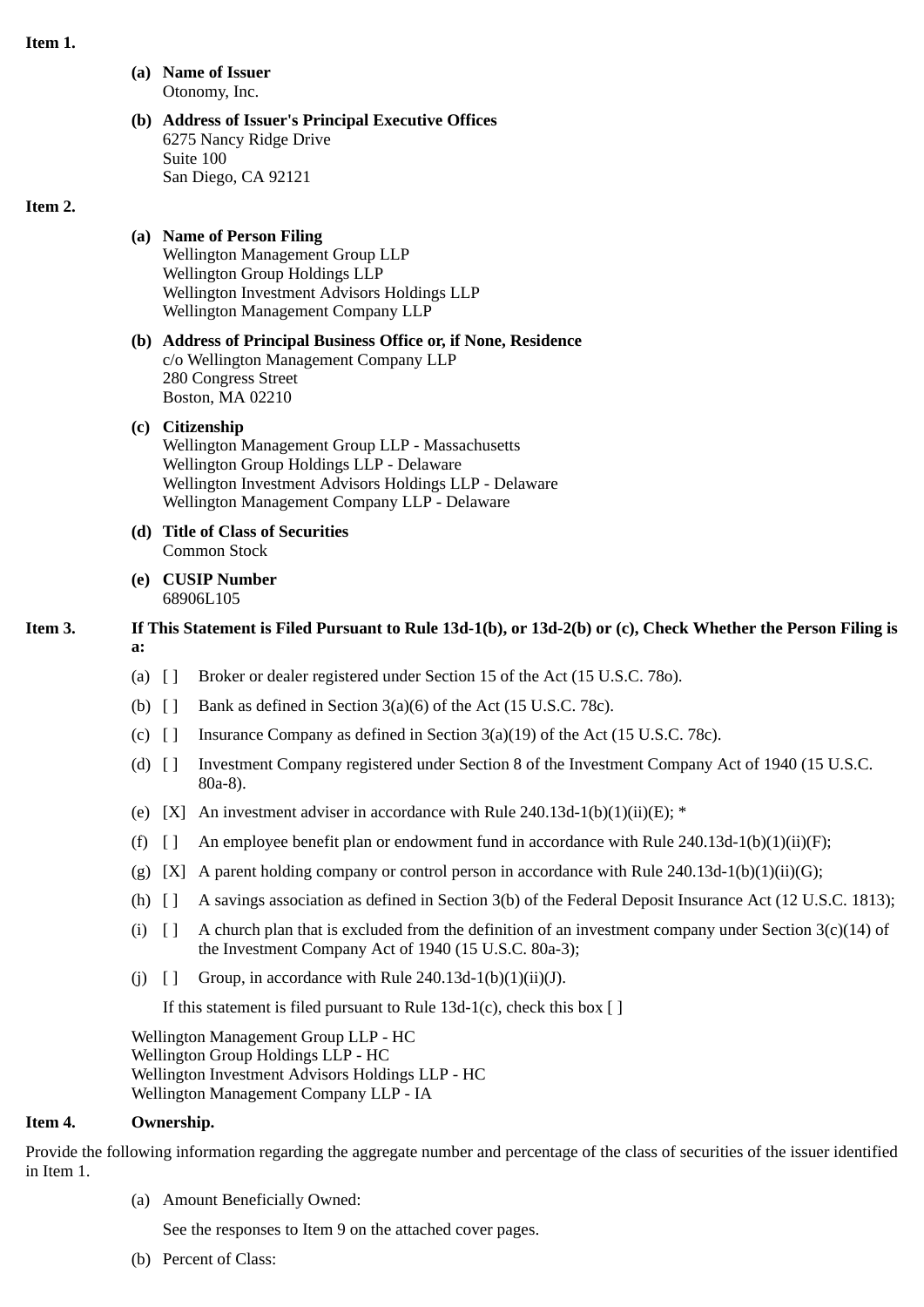See the responses to Item 11 on the attached cover pages.

- (c) Number of shares as to which such person has:
	- (i) sole power to vote or to direct the vote 0
		- (ii) shared power to vote or to direct the vote See the responses to Item 6 on the attached cover pages.
		- (iii) sole power to dispose or to direct the disposition of
		- (iv) shared power to dispose or to direct the disposition of See the responses to Item 8 on the attached cover pages.

### **Item 5. Ownership of Five Percent or Less of Class.**

If this statement is being filed to report the fact that as of the date hereof the reporting person has ceased to be the beneficial owner of more than five percent of the class of securities, check the following: []

### **Item 6. Ownership of More than Five Percent on Behalf of Another Person.**

The securities as to which this Schedule is filed are owned of record by clients of one or more investment advisers identified in Exhibit A directly or indirectly owned by Wellington Management Group LLP. Those clients have the right to receive, or the power to direct the receipt of, dividends from, or the proceeds from the sale of, such securities. No such client is known to have such right or power with respect to more than five percent of this class of securities, except as follows:

Not Applicable.

**Item 7. Identification and Classification of the Subsidiary Which Acquired the Security Being Reported on by the Parent Holding Company.**

See attached Exhibit A.

### **Item 8. Identification and Classification of Members of the Group.**

Not Applicable.

**Item 9. Notice of Dissolution of Group.**

Not Applicable.

### **Item 10. Certification.**

By signing below I certify that, to the best of my knowledge and belief, the securities referred to above were acquired and are held in the ordinary course of business and were not acquired and are not held for the purpose of or with the effect of changing or influencing the control of the issuer of the securities and were not acquired and are not held in connection with or as a participant in any transaction having that purpose or effect.

#### **SIGNATURE**

After reasonable inquiry and to the best of my knowledge and belief, I certify that the information set forth in this statement is true, complete and correct.

> By: Wellington Management Group LLP By: /s/ Steven M. Hoffman Name: Steven M. Hoffman Title: Authorized Person Date: July 10, 2015

By: Wellington Group Holdings LLP By: /s/ Steven M. Hoffman Name: Steven M. Hoffman Title: Authorized Person Date: July 10, 2015

By: Wellington Investment Advisors Holdings LLP By: /s/ Steven M. Hoffman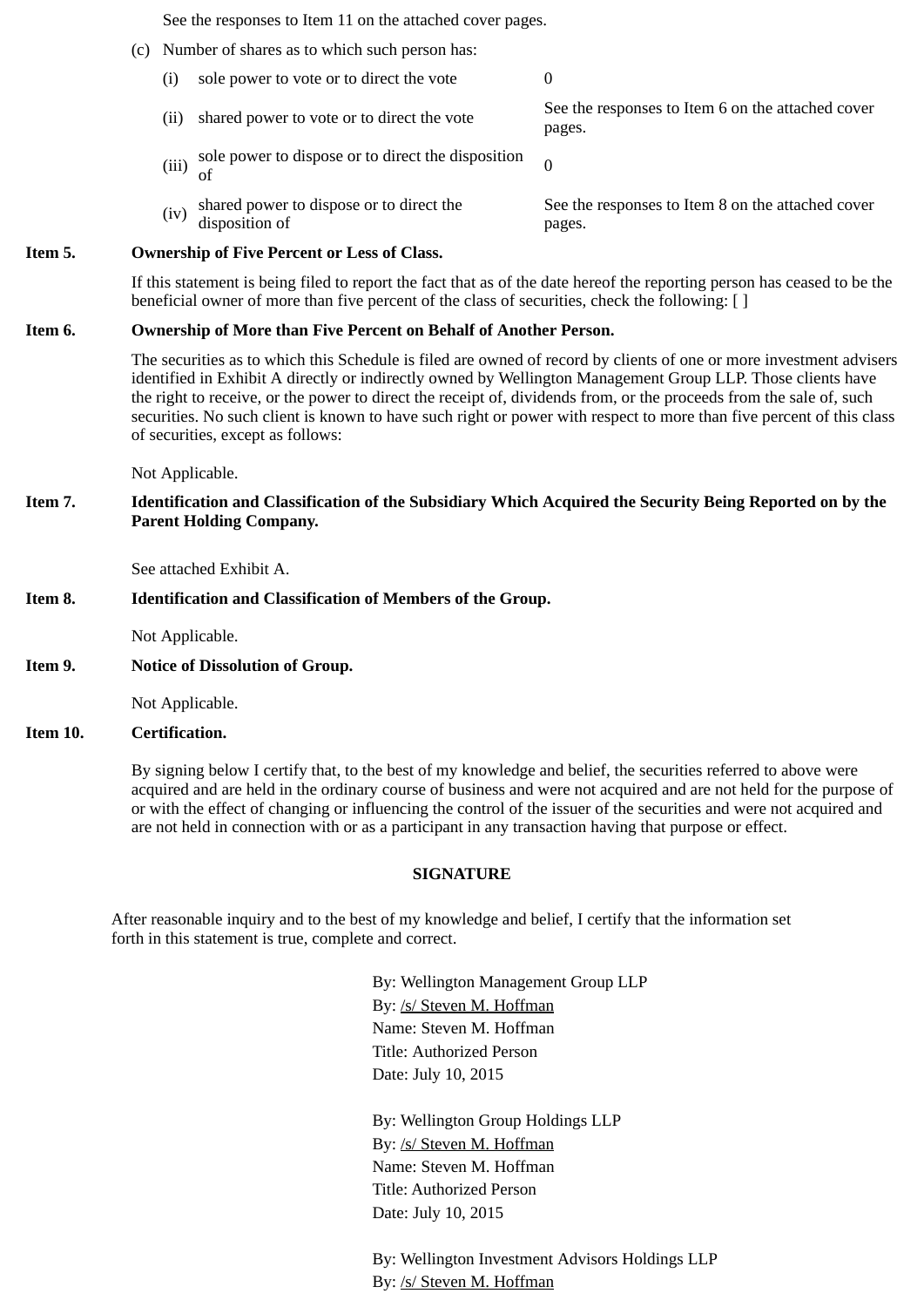Name: Steven M. Hoffman Title: Authorized Person Date: July 10, 2015

By: Wellington Management Company LLP By: /s/ Steven M. Hoffman Name: Steven M. Hoffman Title: Managing Director Date: July 10, 2015

### **Exhibit A**

Pursuant to the instructions in Item 7 of Schedule 13G, the following lists the identity and Item 3 classification of each relevant entity that beneficially owns shares of the security class being reported on this Schedule 13G.

Wellington Group Holdings LLP – HC Wellington Investment Advisors LLP – HC Wellington Management Global Holdings, Ltd. - HC

One or more of the following investment advisers (the "Wellington Investment Advisers"):

Wellington Management Company LLP – IA Wellington Management Canada LLC – IA Wellington Management Singapore Pte Ltd – IA Wellington Management Hong Kong Ltd – IA Wellington Management International Ltd – IA Wellington Management Japan Pte Ltd – IA Wellington Management Australia Pty Ltd - IA

The securities as to which this Schedule is filed by Wellington Management Group LLP, as parent holding company of certain holding companies and the Wellington Investment Advisers, are owned of record by clients of the Wellington Investment Advisers. Wellington Investment Advisors Holdings LLP controls directly, or indirectly through Wellington Management Global Holdings, Ltd., the Wellington Investment Advisers. Wellington Investment Advisors Holdings LLP is owned by Wellington Group Holdings LLP. Wellington Group Holdings LLP is owned by Wellington Management Group LLP.

#### **EXHIBIT B**

#### **JOINT FILING AGREEMENT**

The undersigned hereby agree that this Schedule 13G (the "Schedule 13G") with respect to the common stock of Otonomy, Inc. is, and any additional amendment thereto signed by each of the undersigned shall be, filed on behalf of each undersigned pursuant to and in accordance with the provisions of 13d-1(k) under the Securities Exchange Act of 1934, as amended, and that all subsequent amendments to the Schedule 13G shall be filed on behalf of each of the undersigned without the necessity of filing additional joint filing agreements. The undersigned acknowledge that each shall be responsible for the timely filing of such amendments, and for the completeness and accuracy of the information concerning it contained therein, but shall not be responsible for the completeness and accuracy of the information concerning the other, except to the extent that it knows or has reason to believe that such information is inaccurate. It is understood and agreed that the joint filing of the Schedule 13G shall not be construed as an admission that the persons named herein constitute a group for purposes of Regulation 13D-G of the Securities Exchange Act of 1934, nor is a joint venture for purposes of the Investment Company Act of 1940.

> By: Wellington Management Group LLP By: /s/ Steven M. Hoffman